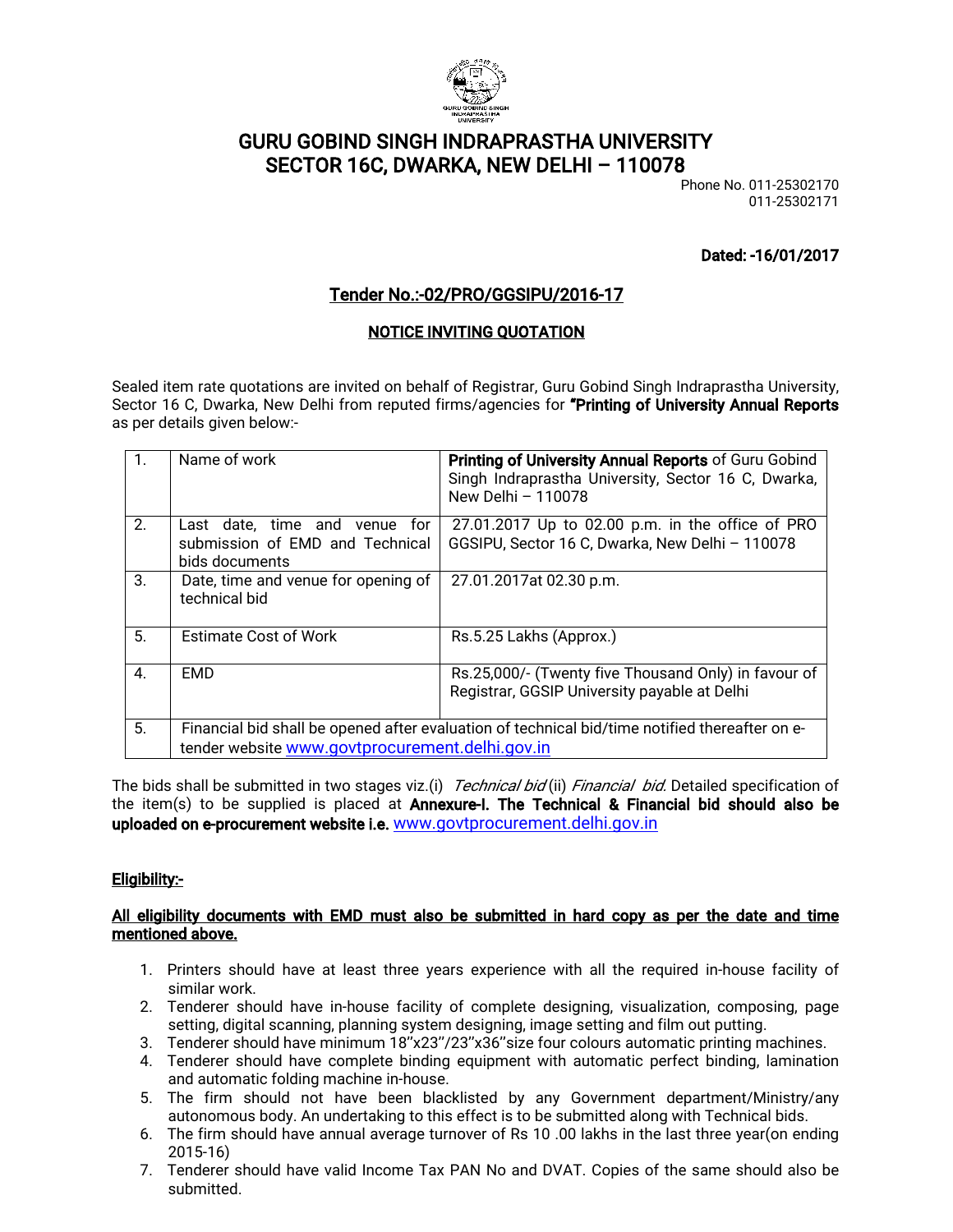8. Tenderer should have printed and executed supply order for any Government department/Ministry /any Autonomous body /PSU for printing of books, Annual reports, Diaries etc. of at least one work order of same value or 2 work order of 50%value.

#### Terms&Conditions:-

- (1) The bidder shall place his bid in the envelop marked "Technical Bid". All documents in support of eligibility as well as another envelop containing DD/Pay order for EMD shall be placed in the envelope marked "Technical Bid".
- (2) All items must be quoted. The total order will be "Treated as a package" and lowest bid will be considered as average of all items.
- (3) Bids without EMD will be summarily rejected.
- $(4)$  Conditional Bids will be summarily rejected.
- (5) Bids received after due date & time shall be summarily rejected.
- $(6)$  The "Financial bid" of those bidders whose technical bids have qualified will only be opened.
- (7) Delivery: F.O.R. GGSIP University, Sector 16 C, Dwarka, New Delhi
- (8) Delivery period:-30 days from the date of issue of purchase order.
- (9) The EMD of unsuccessful bidders shall be refunded immediately.
- (10) The successful bidder have to submit a Performance Security Deposit  $\omega$  10% of the quoted value in the form of Demand Draft/Pay order drawn in favour of Registrar, GGSIPU, Delhi within 10(ten) days of the communication accepting the bid. EMD shall be adjusted toward Performance Security Deposit. The Performance Security Deposit shall be refunded without interest after completion of the quarantee period of three months.
- (11) In case the successful bidder fails to deposit the Performance Security within the stipulated 10 (ten) days of the communication accepting the bid, the EMD shall be forfeited by GGSIP University absolutely.
- (12) The payment will be made after the delivery of items and submission of bills in original along with satisfactory report of the PRO.
- (13) Taxes etc., if any, legible shall be deducted at source.
- $(14)$  The validity of the bid will be 120 days from the date of opening of financial bids. During the validity period, the successful bidder shall not be allowed to withdraw. In case of withdrawal, the EMD shall be forfeited by GGSIP University absolutely and no claim shall be admitted in this regard. Such bidder shall not be allowed to participate in the re-quotation process.
- (15) The rates of successful bidder will be valid for 12 months from the date of issue of letter of acceptance.
- (16) University reserves the right to reject any or all the bids or accept them in part or reject the lowest bid without assigning any reason.
- (17) Unauthorized substitution or materials delivered in error of wrong description or quality or supplied in excess quantity or rejected goods shall be returned to the bidder at bidder's cost & risk and payment shall be deducted of the rejected items.
- (18) The successful bidder shall make all arrangements towards safe and complete delivery at the designated location indicated in the supply order. Such responsibility on the part of the bidder will include taking care of insurance, freight, state level permits etc. as applicable.
- (19) In case of any dispute relating to meaning, scope, manufacturing, quality, quantity or effect of this contract or the validity or the breach thereof. University and the contractor shall make every effort to resolve amicably by direct discussion/negotiation.
- (20) In case the dispute cannot be settled amicably within 30 days of the raising of dispute by either party, either party may seek settlement of the dispute by arbitration in accordance with the provisions of the Arbitration & Conciliation Act, 1996 and the award made in pursuance thereof shall be binding on all the parties. The sole arbitrator shall be appointed by Vice Chancellor, GGS Indraprastha University.
- (21) The performance under this contract shall not be stopped for any reason whatsoever during the said dispute/proceedings unless the contractor is specifically directed to do so by the University.
- (22) The venue of arbitration proceedings shall be Delhi/New Delhi. The language of proceedings shall be English. The law governing the substantive issues between the parties shall be the Laws of India. All disputes are subject to Jurisdiction of Delhi Courts only.
- (23) It is also a term of the contract that if any fee payable to the arbitrator, shall be paid equally by both the parties. It is also a term of the contract that the arbitrator shall be deemed to have entered in the reference on the date he/she issues notice to both the parties calling them to submit their statement of claims and counter statement of claims.
- (24) The bidder should quote the rate inclusive of all taxes & levies (including import duties, if any) as well as cost of transportation & delivery of goods at the GGSIP University at Dwarka for each items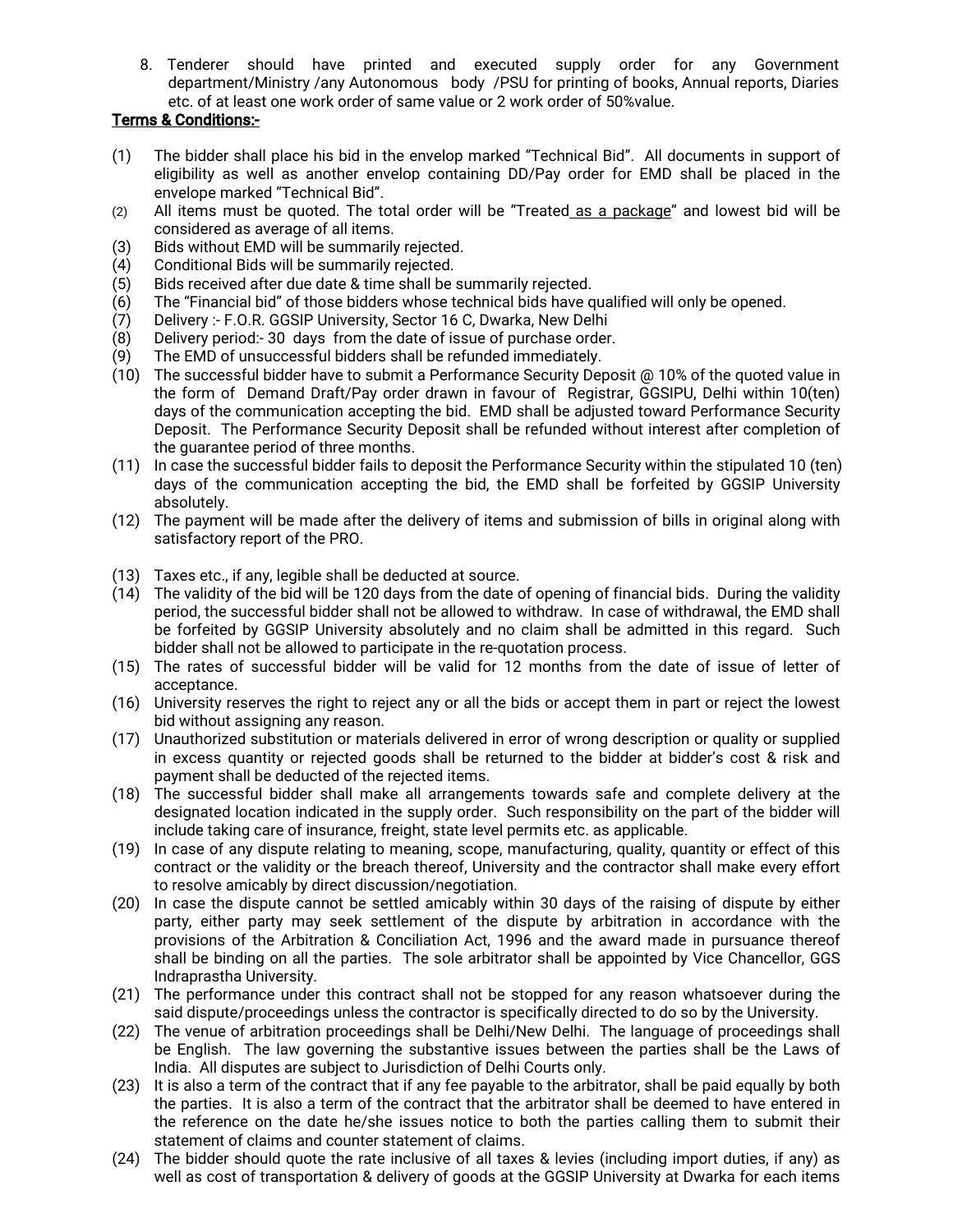as per detailed specifications given in Financial Bid. Incomplete quote shall be summarily rejected.

- (25) In case the successful bidder fails to supply the items within the delivered period, a sum equal to 3% of the contract price per week or part thereof until the actual delivery subject to maximum of 10% of the value of supply order shall be deduced.
- (26) Force Majeure.

For purpose of this clause, 'Force Majeure' means an event beyond the control of the contractor and not involving the contractor's fault or negligence and not foreseeable. Such events may include, but are not limited to, acts of the University either in its sovereign or contractual capacity, wars or revolutions, fires, floods, epidemics, quarantine restrictions and freight embargo.

If a Force Majeure situation arises, the contractor shall promptly notify the University in writing of such conditions and cause thereof. Unless otherwise directed by the University in writing, the contractor shall continue to perform its obligations under this contract as far as reasonably practical and shall seek all reasonable alternative means for performance not prevented by Force Majeure event.

#### Delivery of the printed items:

- 1. The Work Order is required to be completed in all respect within a period of one month from the date of its issue.
- 2. Printed Annual Report (English version) 2014-15 and 2015-16 should be submitted to the University within a fortnight of the issue of the said Work Order and the other items within the remaining period specified for the execution of the Work Order.
- 3. Hard and soft copy of the text relating to the English version of the Annual Report 2014-15 and 2015-16 shall be supplied by the University to the successful bidder for undertaking the aforesaid work. The successful bidder shall have to translate the English version of the Annual Reports in Hindi. This expenditure shall be included in the quotation. Extra charges for the translation work of the Annual Reports shall not be given. Soft copies as well as Hard Copies of the Annual Reports of the University shall be copyright of the University.
- 4. The successful bidder will also show 2/3 cover designs for the approval within three (03) days of placing of works order.
- 5. Complete proof in hard copy and soft copy necessarily have to be shown to the University for approval before undertaking the final printing. The instructions/correction marked by the University on the proofs will have to be carried out very carefully by the successful bidder without any extra cost to the University. In some cases, wherever essential, another set of corrected prints may also have to be shown without any extra cost to the University.
- 6. The material will be delivered as per specification and in good condition to the Department of Academic Affairs, Administrative Block, Room No. 003, GGSIP University.
- 7. A specimen copy of the Annual Report is available with the Public Relations Department, GGSIP University, Sector 16-C, Dwarka, New Delhi - 110078. For any clarification/further information, the bidders are requested to visit the Public Relations Department.

(Nalini Ranjan) Public Relations Officer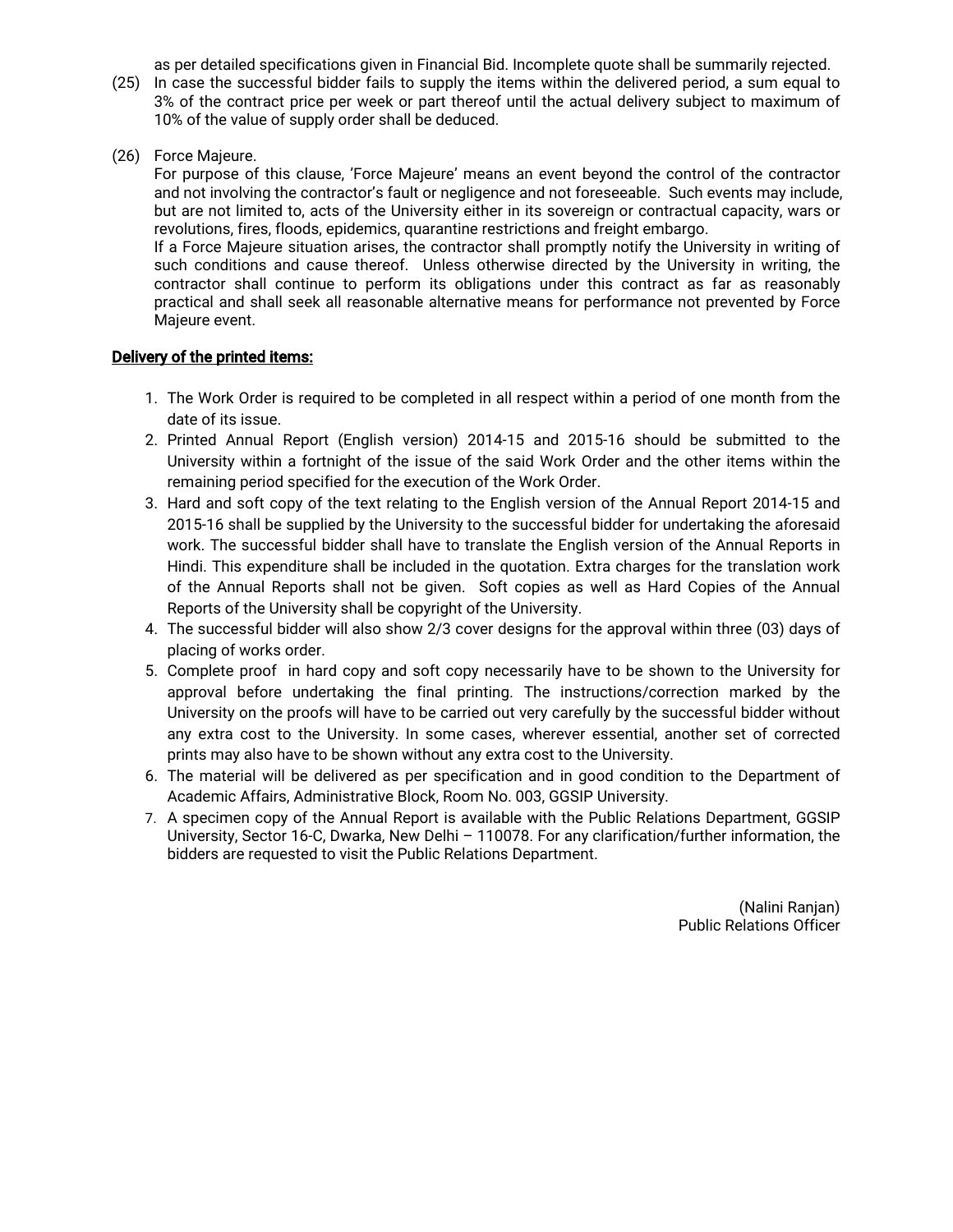| <b>Technical Specifications</b> |  |
|---------------------------------|--|
|                                 |  |

| <b>Total</b><br>No. of<br><b>Items</b> | <b>Specifications for printing</b>                                                                                                                                                                                             | <b>Description of items and Quantity</b>                                                                                                                                                                                                                                                           | <b>Total No. of copies</b><br>for all the four<br>items taken<br>together |
|----------------------------------------|--------------------------------------------------------------------------------------------------------------------------------------------------------------------------------------------------------------------------------|----------------------------------------------------------------------------------------------------------------------------------------------------------------------------------------------------------------------------------------------------------------------------------------------------|---------------------------------------------------------------------------|
| 04                                     | Cover page:- 300 GSM, size<br>(8.5x11)" four colour printing,<br>paper: Sinormass<br>Other pages GSM:- 130, number<br>of pages ranging from 150 to 175<br>(excluding cover page),<br>four<br>colour printing, paper: sinormass | Annual Report 2014-15<br>$\overline{1}$<br>(English version) - 300<br>copies.<br>$\mathsf{ii}$<br>Annual Report 2014-15<br>(Hindi version) $-300$ copies.<br>Annual Report 2015-16<br>iii)<br>(English version) - 300<br>copies.<br>Annual Report 2015-16<br>iv)<br>(Hindi version) $-300$ copies. | 1200                                                                      |
|                                        |                                                                                                                                                                                                                                |                                                                                                                                                                                                                                                                                                    |                                                                           |

# Name and signature of the authorized signatory of the firm with seal of firm